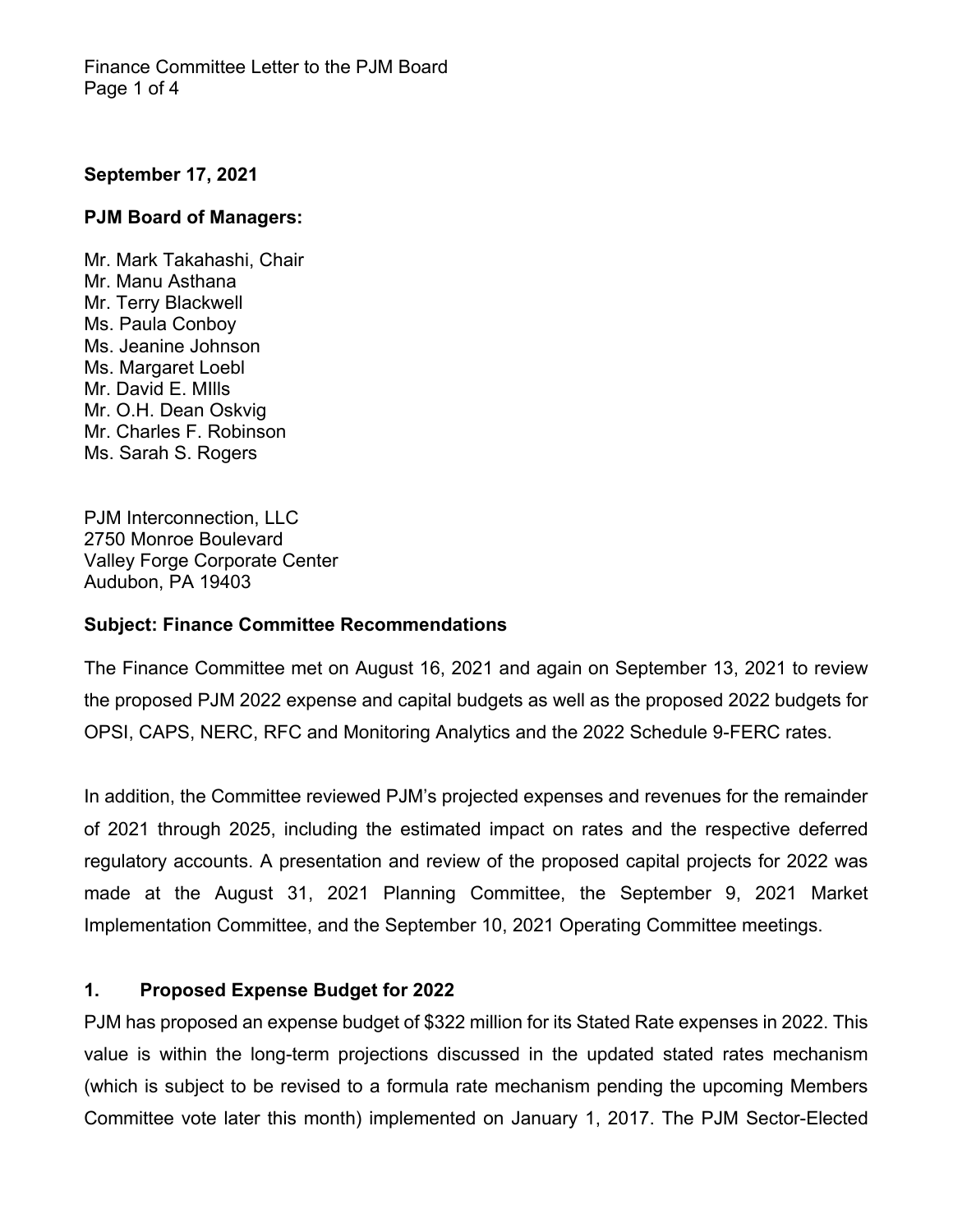Finance Committee members appreciate PJM Management's efforts to control the company's expenses and provide timely, accurate and highly usable financial analysis for the committee.

For 2021, PJM proposed, and the PJM Board of Managers ("Board") approved, an expense budget of \$305 million. Current forecasts project PJM's actual expenses will be approximately \$303 million for 2021, which is \$2 million below the original budget. The Sector-Elected representatives of the PJM Finance Committee recommend that the Board accept the proposed 2022 expense budget while encouraging PJM Management to continue to seek and sustain cost-saving initiatives that enhance efficiency, reliability, and effectiveness of PJM markets.

# **2. Proposed 2022 Capital Budget**

PJM has proposed a capital budget for 2022 of \$43 million. This budget is \$3 million higher than the 2021 budget with the increase primarily targeted at cyber security investments. This aligns with the long-term projections discussed in connection with the updated stated rates mechanism implemented on January 1, 2017. The Sector-Elected representatives of the PJM Finance Committee recommend that the Board accept the proposed \$43 million capital budget for 2022.

# **3. Proposed Schedule 9-FERC Rate for 2022**

PJM has proposed a Schedule 9-FERC rate of \$0.0853 per MWh of load for 2022 relative to PJM's projected transmission usage of 817 terawatt-hours for 2022. This represents a \$0.0095 per MWh of load decrease in cost from the 2021 Schedule 9 FERC rate. The 2021 Schedule 9- FERC rate is \$0.0948 per MWh. The Sector-Elected representatives of the PJM Finance Committee recommend that the Board accept the proposed rate.

# **4. Proposed Schedule 9-OPSI Rate for 2022**

OPSI presented its approved budget of \$987,500 for 2022. This represents a \$1,000 or 0.1% increase from the 2021 OPSI budget. Any OPSI budget increase in excess of 15% requires FERC review and approval. Since the proposed 2022 OPSI budget increase is below the FERC approval requirement identified in Schedule 9-OPSI, the Sector-Elected Representatives of the PJM Finance Committee recommend that the Board accept the proposed budget.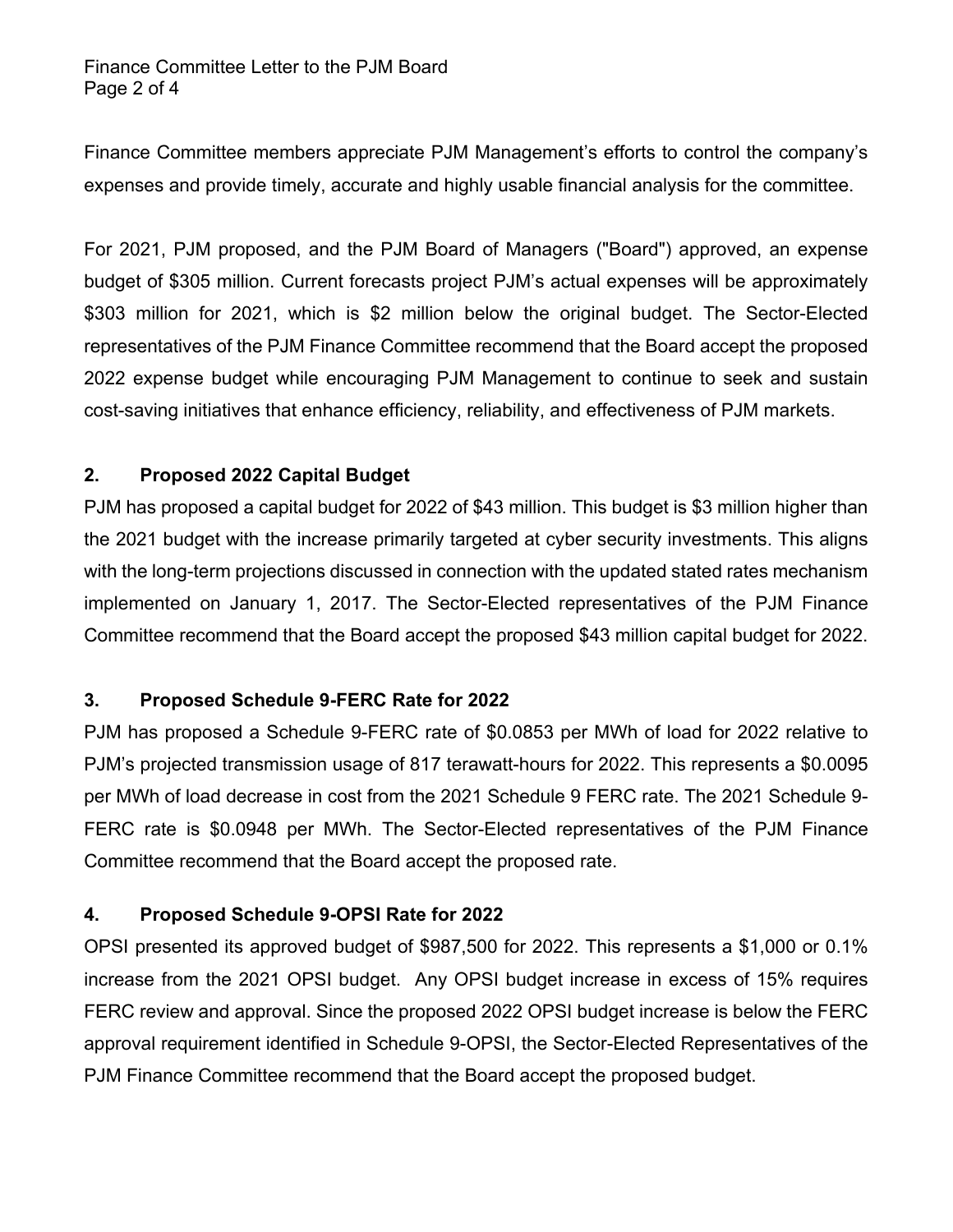## **5. Proposed Schedule 9-CAPS Rate for 2022**

CAPS presented its budget of \$586,662 for 2022. This is an increase of \$34,875 or 6.3%. Any CAPS budget increase in excess of 7.5% requires FERC review and approval. Since the proposed 2022 CAPS budget increase is below the FERC approval requirement identified in Schedule 9-CAPS, the Sector-Elected Representatives of the PJM Finance Committee accept the CAPS budget for 2022.

# **6. Proposed Schedule 9-MMU Rate for 2022**

The 2022 Monitoring Analytics' proposed budget is \$14.6 million, a \$0.2 million or 1.5% increase from the 2021 original budget and a \$1.2 million or 8.9% increase from the current projected costs for 2021. The Sector-Elected Representatives of the PJM Finance Committee recommend that the Board accept the Monitoring Analytics' budget for 2022.

# **6. Proposed Schedule 10 for NERC and RFC 2021 Budgets**

The NERC 2022 assessment to PJM members is proposed at \$11.5 million. The RFC 2022 assessment to PJM members is proposed at \$17.6 million. These amounts represent approximately 6.5% and 3.1%, respectively, from the 2021 budget for both the NERC and RFC assessments. The Sector-Elected Representatives of the PJM Finance Committee accept the NERC and RFC budgets.

## **7. Comments**

The Finance Committee protocols continue to work well and foster collaborative efforts with PJM Management, the Board members, and the Sector-Elected Finance Committee representatives. This includes both the organization of the annual Finance Committee plan, the materials and presentation of information, additional responses to supplemental requests, independent financial analysis, and PJM's annual SOC 1 audits. The Finance Committee recommends continued focus on PJM Management's optimization of expenses and costs, consistent with the objective of PJM providing sound, reliable, efficient, and effective operations, while recognizing and adopting the potentially significant synergistic impacts of new technology deployment on the overall costs and effectiveness of PJM.